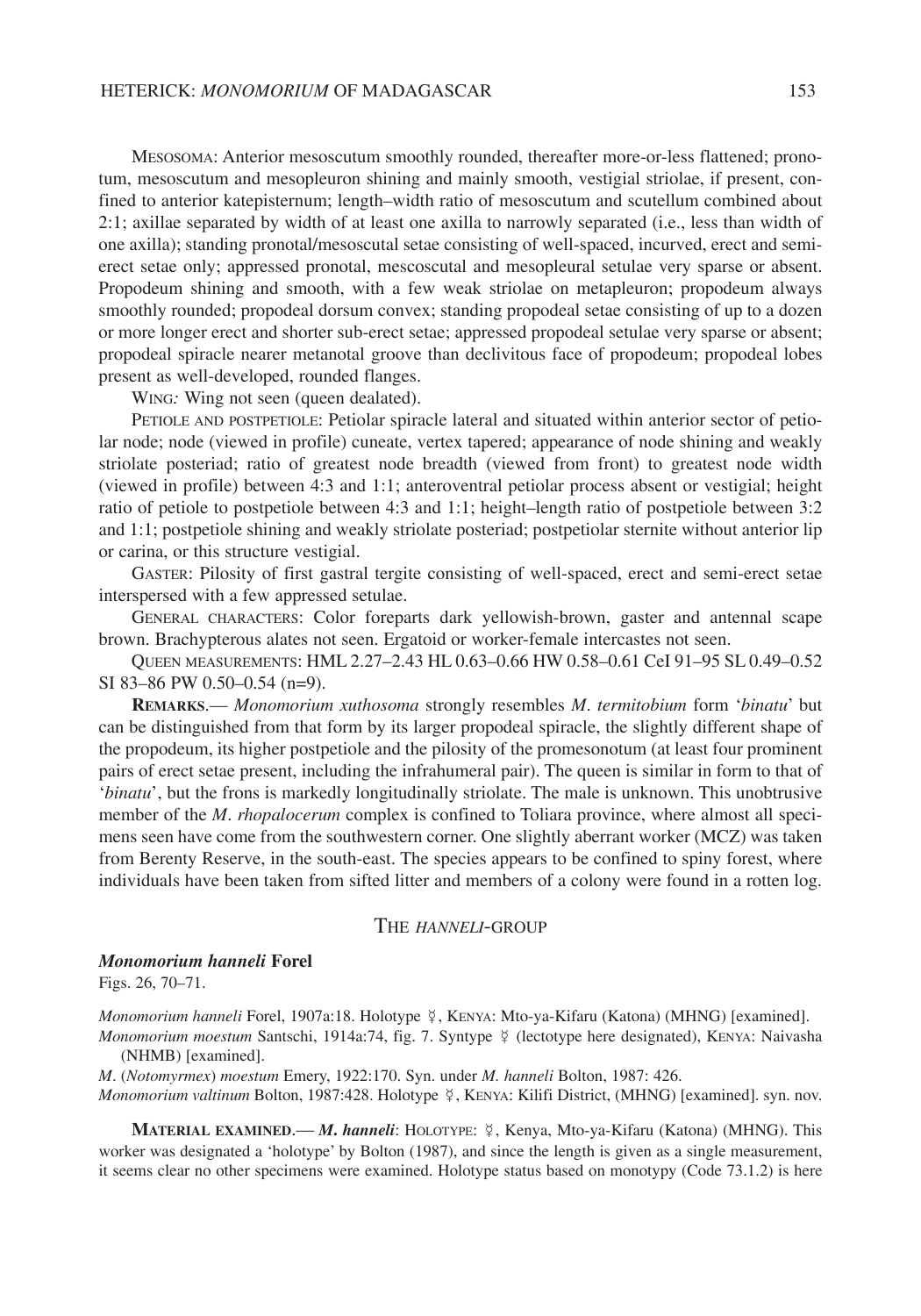assumed. *M. moestum*: LECTOTYPE:  $\frac{5}{7}$ , Kenya ('British East Africa'), Naivasha, Dec. 1911, Alluaud and Jeannel, 1900 m st. no. 14 (NHMB – Reg. No. 205a). Although described as a 'holotype' by Bolton (1987), Santschi gives a range of lengths for *M*. *moestum*, indicating more than one specimen was examined. The lectotype fixes the name for populations of *M*. *hanneli* with very large, dark workers. *M***.** *valtinum*: HOLOTYPE: , Kenya, Kilifi District, Mahnert, V. & Perret, J-L., 29.x.1977 (MHNG) (See Bolton 1987 for measurements).

OTHER MATERIAL EXAMINED: **Prov. Antsiranana:** Ampasindava, Ambilanivy, 3.9 km 181 S Ambaliha 4–9.iii.2001 Fisher *et al*. (7 , 1♀, 11♂); Forêt Anabohazo, 21.6 km 247 WSW Maromandia 11–16.iii.2001 Fisher *et al*. (1 ); Nosy Be, Rés. Lokobe, 6.3 km 112 ESE Hellville 19–24.iii.2001 Fisher *et al*. (6 , 1♀); R.S. Manongarivo, 12.8 km 228 SW Antanambao 11.x.1998 B.L. Fisher (13 ). **Prov. Fianarantsoa:** R. S. Ivohibe, 6.5 km ESE Ivohibe, 24–30.x.1997 B.L. Fisher (1 ). **Prov. Mahajanga:** Forêt de Tsimembo 11.0 km 346 NNW Soatana 21–25.xi.2001 Fisher *et* al. (1 ); P.N. Ankarafantsika, Ankoririka, 10.6 km 13 NE Tsaramandroso 9–14.iv.2001 Rabeson *et al*. (2 ); P.N. Ankarafantsika, Tsimaloto, 2–8.iv.2001 18.3 km 46 NE Tsaramandroso Rabeson *et al*. (7 ); P.N. Tsingy de Bemaraha, 3.4 km 93 E Bekopaka 6–10.xi.2001 Fisher *et al*. (1♀, 4♂); P.N. Tsingy de Bemaraha, 2.5 km 62 ENE Bekopaka 11–15.xi.2001 Fisher *et al*. (1 ); Res. Bemarivo, 23.8 km 223 SW Besalampy Fisher *et al* 19–23.xi.2002 (1 , 1♀). **Prov. Toamasina:** F. C. Andriantantely 4–7.xii.1998 (13¥, 1♀) 7–10.xii.1998 (27¥) H.J. Ratsirarson; F. C. Sandranantitra 18–21.i.1999 (15 ) 21–24.x.1999 (15 ) H.J. Ratsirarson; Mont. Akirindro, 7.6 km 341 NNW Ambinanitelo 17–21.iii.2003 Fisher *et* al. (1 ); Mont Anjanaharibe, 18.0 km 21 NNE Ambinanitelo 8–12.iii.2003 Fisher *et al*. (2 ). **Prov. Toliara:** Cap Sainte Marie, 14.9 km 261 W Marovato 13–19.ii.2002 Fisher *et al*. (7 , 3♀); 10 km NW Enakara, Rés. Andohahela 24.xi.1992 B.L. Fisher (3\2); Rés. Berenty, Forêt Bealoka, 14.6 km 329 NNW Amboasary 3–8.ii.2002 Fisher *et al*. (1♀); Forêt de Petriky, 12.5 km W 272 Tolagnaro 22.xi.1998 B.L. Fisher (18 , 2♀); P.N. Zombitse, 19.8 km 84 E Sakaraha 5–9.ii. 2003. Fisher *et al*. (10 ); P.N. Zombitse, 17.7 km 98 E Sakaraha 8.ii. 2003 Fisher *et al*. (12 ); Rés. Ambohijanahary, 35.2 km 312 NW Ambaravaranala 13–17.i.2003 Fisher *et al*. (1♀); R.S. Manongarivo, 10.8 km 229 SW Antanambao 8.xI.1998 B.L. Fisher (34 , 11♀); S. F. Mandena, 8.4 km NNE 30 Tolagnaro 20.xi.1998 B.L. Fisher (26 , 3♀); 2.7 km WNW 302 Ste Luce, 9–11.xii.1998 B.L. Fisher (2♀).

**WORKER DESCRIPTION**.— HEAD: Head rectangular; vertex planar or weakly concave; frons shining and smooth except for piliferous pits; pilosity of frons a mixture of incurved, semi-erect setae and slightly shorter decumbent setae. Eye small, eye width less than  $1\times$  greatest width of antennal scape; (in full-face view) eyes set above midpoint of head capsule; (viewed in profile) eyes set posteriad of midline of head capsule; eye elliptical, curvature of inner eye margin may be more pronounced than that of its outer margin. Antennal segments 12; antennal club three-segmented. Clypeal carinae weakly to strongly defined; anteromedian clypeal margin emarginate, clypeal carinae terminating in blunt angles; paraclypeal setae moderately long and fine, curved; posteromedian clypeal margin extending slightly beyond level of posterior margin of antennal fossae. Anterior tentorial pits situated nearer antennal fossae than mandibular insertions; Frontal lobes sinuate, divergent posteriad. Psammophore absent. Palp formula 2,2. Mandibular teeth four; mandibles linear-triangular and smooth (except for piliferous pits); masticatory margin of mandibles strongly oblique; basal tooth approximately same size as t3 (four teeth present).

MESOSOMA: Promesonotum shining and mainly smooth, vestigial striolae, if present, confined to lower anterior mesopleuron; (viewed in profile) anterior promesonotum smoothly rounded, thereafter more-or-less flattened, promesonotum on same plane as propodeum; promesonotal setae greater than twelve; standing promesonotal setae a mixture of well-spaced, distinctly longer, erect and semi-erect setae which are curved distally and often paired, interspersed with much shorter, incurved, decumbent setae; appressed promesonotal setulae few, mainly on sides of promesonotum. Metanotal groove strongly impressed, with distinct transverse costulae. Propodeum shining, dorsum and sides of propodeum mainly smooth, with weak to strong striolae on declivitous face and on metapleuron; propodeal dorsum slightly elevated anteriad and sloping away posteriad, propodeal angles not raised; propodeum distinctly angulate, propodeal angle sharp; length ratio of propodeal dorsum to its declivity about 3:2; standing propodeal setae consisting of one prominent pair anteri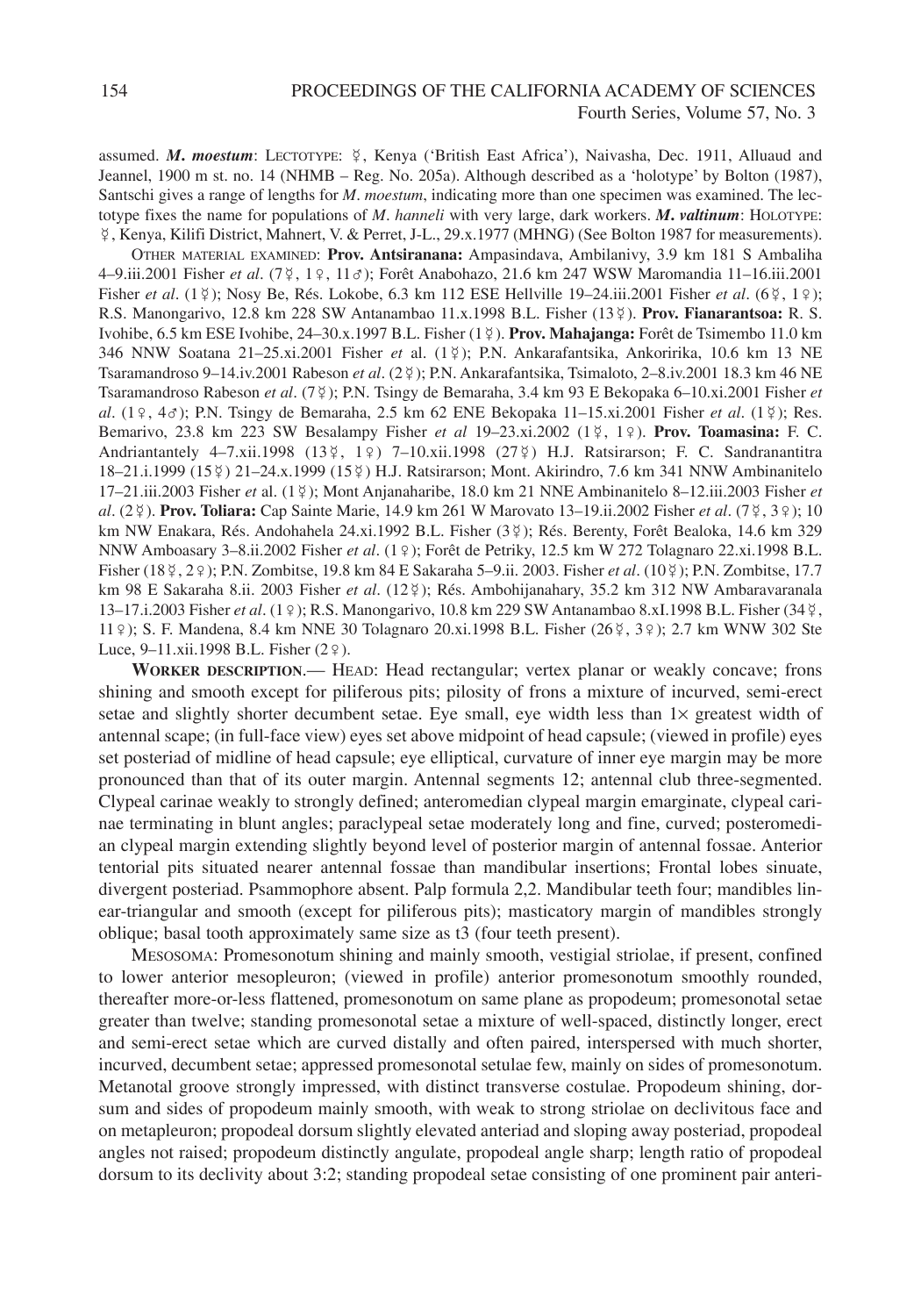ad, with a few to many erect to decumbent setae on/around dorsal and declivitous faces of propodeum; appressed propodeal setulae very sparse or absent; propodeal spiracle nearer metanotal groove than declivitous face of propodeum. Vestibule of propodeal spiracle distinct in some specimens; propodeal lobes present as rounded flanges.

PETIOLE AND POSTPETIOLE: Petiolar spiracle lateral and situated within anterior sector of petiolar node; node (viewed in profile) cuneate, vertex tapered; appearance of node shining and smooth throughout; ratio of greatest node breadth (viewed from front) to greatest node width (viewed in profile) between 4:3 and1:1; anteroventral petiolar process present as a thin flange tapering posteriad; ventral petiolar lobe present; height ratio of petiole to postpetiole between 4:3 and 1:1; height–length ratio of postpetiole between 3:4 and 1:2; postpetiole shining and smooth; postpetiolar sternite depressed at about its center, with anterior process developed as a short, conspicuous spur angled at 45–90, or, not depressed at midpoint, its anterior end an inconspicuous lip or small carina.

GASTER: Pilosity of first gastral tergite consisting of a mixture of incurved, semi-erect setae and slightly shorter decumbent setae.

GENERAL CHARACTERS: Color yellowish to tawny orange. Worker caste monomorphic.

HOLOTYPE MEASUREMENTS (*M*. *hanneli*): HML 1.43 HL 0.51 HW 0.43 CeI 84 SL 0.35 SI 81 PW 0.31.

LECTOTYPE MEASUREMENTS (*M*. *moestum*): HML 1.60 HL 0.56 HW 0.49 CeI 88 SL 0.38 SI 78 PW 0.34.

OTHER WORKER MEASUREMENTS (non-types): HML 1.22–1.49 HL 0.45–0.54 HW 0.38–0.45 CeI 82–87 SL 0.31–0.38 SI 82–86 PW 0.28–0.33 (n=20).

**QUEEN DESCRIPTION**.— HEAD: Head rectangular; vertex weakly concave or planar; frons shining and smooth except for piliferous pits and a few striolae around antennal sockets and frontal carinae; pilosity of frons a mixture of well-spaced, distinctly longer erect and semi-erect setae interspersed with shorter setae or setulae, which are decumbent or appressed, longer setae thickest on vertex. Eye elliptical, curvature of inner eye margin may be more pronounced than that of its outer margin; (in full-face view) eyes set at about midpoint of head capsule; (viewed in profile) eyes set posteriad of midline of head capsule.

MESOSOMA: Mesoscutum broadly convex anteriad, convexity reduced posteriad; pronotum, mesoscutum and mesopleuron shining and mainly smooth, vestigial striolae, if present, confined to anterior katepisternum; length–width ratio of mesoscutum and scutellum combined between 3:2 and 4:3; axillae contiguous, or nearly so; standing pronotal/mesoscutal setae consisting of a mixture of incurved, semi-erect setae and slightly shorter decumbent setae; appressed pronotal, mescoscutal and mesopleural setulae few, mainly on sides of pronotum and mesopleuron. Propodeum shining and smooth, metapleuron with a few distinct striolae; propodeum angulate, propodeal angle blunt, or, distinctly angulate, propodeal angle sharp; propodeal dorsum flat throughout most of its length, or, sloping posteriad, and depressed between raised propodeal angles; standing propodeal setae consisting of one pair of prominent setae anteriad, with a few smaller, erect to decumbent setae on and around dorsal and declivitous faces; appressed propodeal setulae very sparse or absent; propodeal spiracle equidistant from metanotal groove and declivitous face of propodeum; propodeal lobes present as well-developed, rounded flanges.

WING: Wing veins tubular and strongly sclerotised; vein m-cu present in some individuals; vein cu–a present.

PETIOLE AND POSTPETIOLE: Petiolar spiracle lateral and situated slightly anteriad of petiolar node, or, lateroventral and situated within anterior sector of petiolar node; node (viewed in profile) cuneate, vertex tapered; appearance of node shining and smooth; ratio of greatest node breadth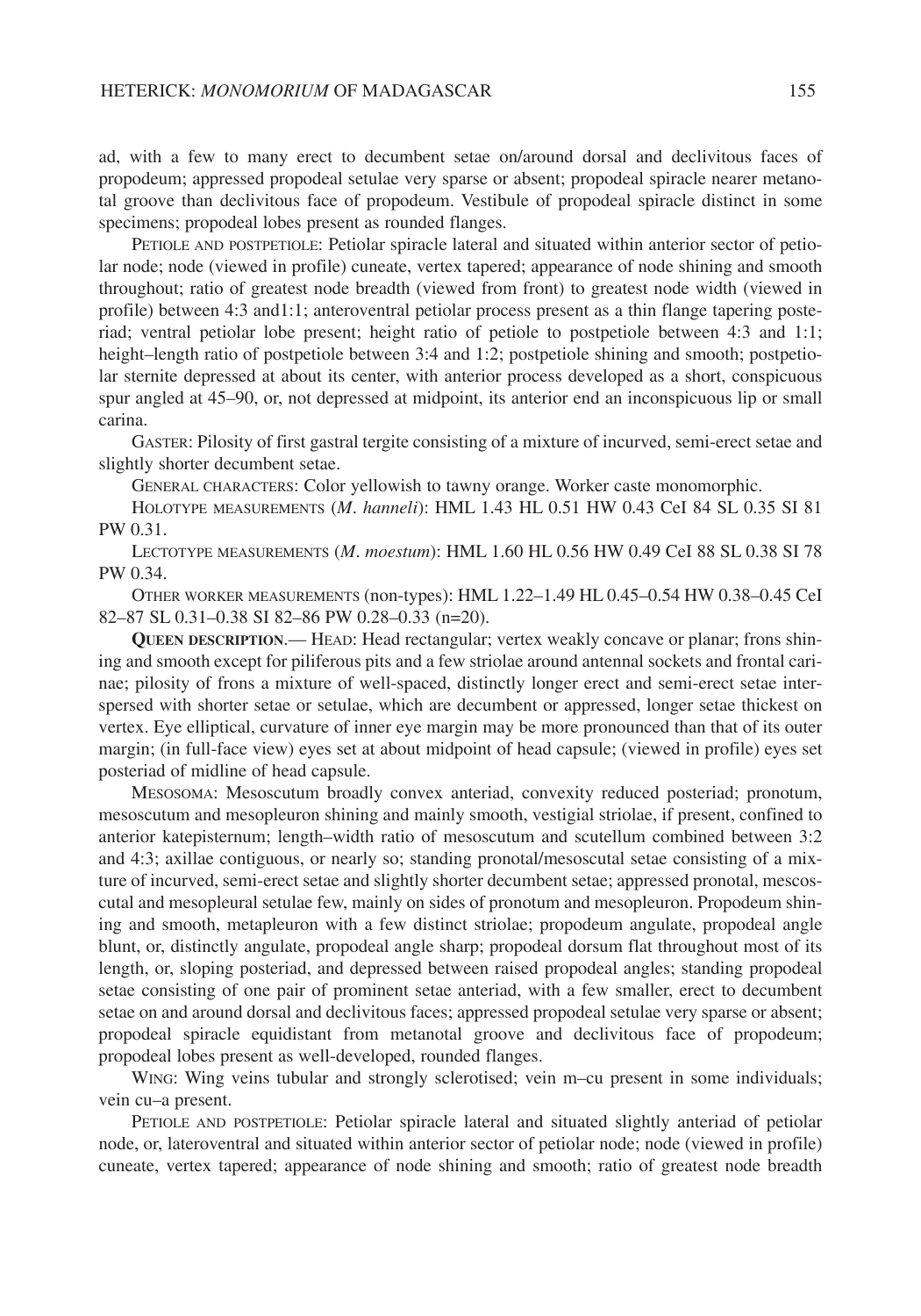(viewed from front) to greatest node width (viewed in profile) between 3:2 and 1:1; anteroventral petiolar process absent or vestigial; height ratio of petiole to postpetiole about 4:3; height–length ratio of postpetiole between 3:2 and 4:3; postpetiole shining and smooth; postpetiolar sternite depressed at about its center, with anterior process developed as a short, conspicuous spur angled at 45–90º, or, not depressed, its anterior end an inconspicuous lip or small carina.

GASTER: Pilosity of first gastral tergite consisting of a mixture of incurved, erect and semi-erect setae and slightly shorter decumbent setae.

GENERAL CHARACTERS: Color yellow-orange, gaster may have brownish tint. Brachypterous alates not seen. Ergatoid or worker-female intercastes not seen.

QUEEN MEASUREMENTS: HML 1.40–1.71 HL 0.47–0.57 HW 0.41–0.48 CeI 84–89 SL 0.34–0.41 SI 80–85 PW 0.31–0.44 (n=20).

**MALE DESCRIPTION**.— HEAD: (In full-face view) head width–mesosoma width ratio between 1:1 and 3:4; frons finely micropunctate. Compound eyes protuberant and elliptical; margin of compound eye clearly separated from posterior margin of clypeus. Ocelli not turreted. Ratio of length of first funicular segment of antenna to second funicular segment between 2:3 and 1:2. Maximum number of mandibular teeth and denticles two.

MESOSOMA: Mesoscutum broadly convex; a few vestigial striolae on dorsum of mesoscutum, otherwise smooth and shining; parapsidal furrows vestigial or absent; notauli absent; axillae separated by width of at least one axilla.

WING: Wing veins with vein M indistinct distally, otherwise tubular and sclerotised; vein m–cu absent; vein cu–a present.

PETIOLE AND POSTPETIOLE: Petiolar spiracle lateral and situated within anterior sector of petiolar node; node (viewed in profile) cuneate, vertex tapered, or, conical, vertex tapered; appearance of node shining and smooth; ratio of greatest node breadth (viewed from front) to greatest node width (viewed in profile) between 3:2 and 4:3, or, between 4:3 and 1:1; anteroventral petiolar process absent or vestigial; height ratio of petiole to postpetiole between 4:3 and 1:1; height–length ratio of postpetiole about 3:2; postpetiole shining and smooth.

GASTER: Pilosity of first gastral tergite consisting of well-spaced, semi-erect setae.

GENERAL CHARACTERS: Color brown, head darker, appendages light brown.

MALE MEASUREMENTS: HML 1.34–1.61 HL 0.44–0.48 HW 0.39–0.44 CeI 88–98 SL 0.11–0.13 SI 28–31 PW 0.44–0.52 (n=11).

**REMARKS**.— *Monomorium hanneli* is distinctive throughout its range, being the only member of its species group in Madagascar. The main variation is a pale worker morphotype that has been found in most of the major collection localities, usually in the same transects, as the normal, darker morphotype. Since it has occasionally been collected in the same pitfall trap or in a pitfall trap adjacent to one in which the darker morphotype has been captured, it may conceivably occur within the same nests. This, however, cannot be established with certainty, as only one CAS nest series of just eight workers of this small species is known. The normal worker is usually yellow-orange to tawny orange, with a distinct metanotal groove and angulate propodeum. Well-spaced, erect setae are the usual pilosity pattern on the gaster and the antennal scape, the latter also possessing decumbent setae. The pale yellow or orange form has a much more rounded mesosoma profile, almost crescentic, with a less angulate propodeum. The head in profile is rather fuller than the normal morphotype, which, together with the rounded mesosoma, gives the ant somewhat of a bloated appearance. The gastral setae are abundant and decumbent, the setae on the scape decumbent or appressed. The appearance is reminiscent of a larger *M. chnodes*. Whatever the reason for these differences, the pale workers are not simply tenerals, since their morphology differs from that of other workers. Queens of the pale morphotype also exist, and the same differences in pilosity noted above are the